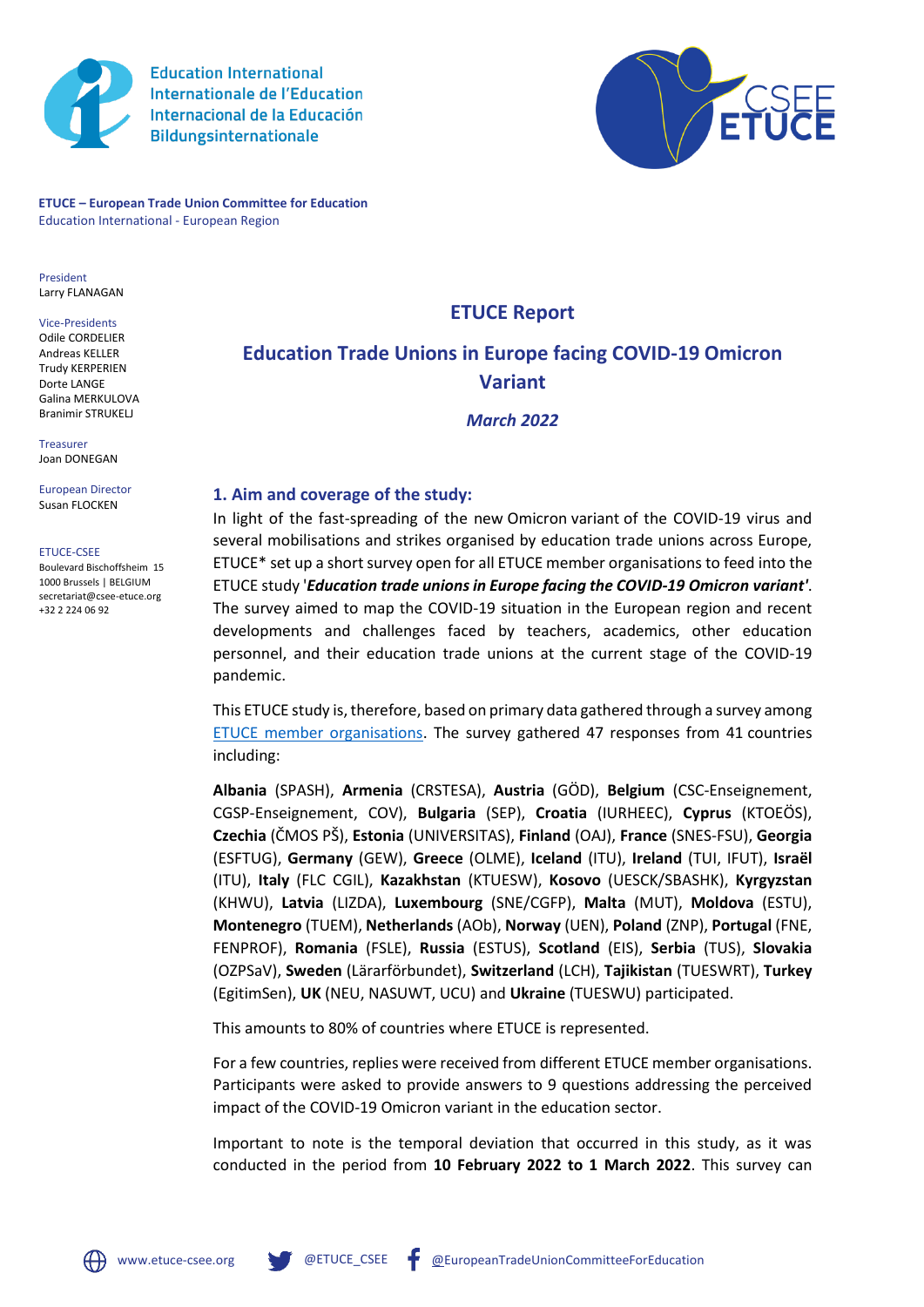however only depict a momentary assessment of the situation. Due to the volatile and constantly shifting evolution of the COVID-19 infection rates in Europe, the situation at the start of the survey might not accurately reflect the situation towards the end of it. While a continuous temporal comparison would thus be interesting, it is not feasible in the current framework of the questionnaire.

## **2. Perceived impact of the COVID-19 Omicron variant on the infection rates in education:**

The ETUCE study analysed the perceived evolution of the COVID-19 infections in the education sector with the spreading of the Omicron variant from the perspective of education trade unions at a national level.

66% of respondents indicated that the COVID-19 **infections have substantially increased with the emergence of the Omicron variant in their respective countries**. This constitutes a dominant majority of the ETUCE member organisations reported in 26 countries.

This data seems to be in line with the highly infectious nature of the Omicron variant, witnessed in most countries in the European region. On the other side of the spectrum, 7 respondents across 6 countries indicated a substantial decrease in COVID-19 infection rates. These include **Bulgaria (SEP), Moldova (ESTU), Ireland (TUI & IFUT), Georgia (ESFTUG), Kyrgyzstan (KHWU), Kazakhstan (KTUESW**).

Only 9 respondents indicated that **infection rates slightly increased or decreased**, suggesting that the impact of the Omicron variant did not impose a substantial effect on the COVID-19 infections in the period under analysis. Only one country did not answer within the framework of the questionnaire.



**Figure 1***: Impact of COVID-19 Omicron variant on infection rates in the education sector. Source: ETUCE survey.*

It is worth mentioning that the data collected in the framework of this survey might differ from official national estimates. However, the objective of this study was limited to evaluate the *perceived evolution of COVID-19 infection rates* in the education sector from the perspective of education workers.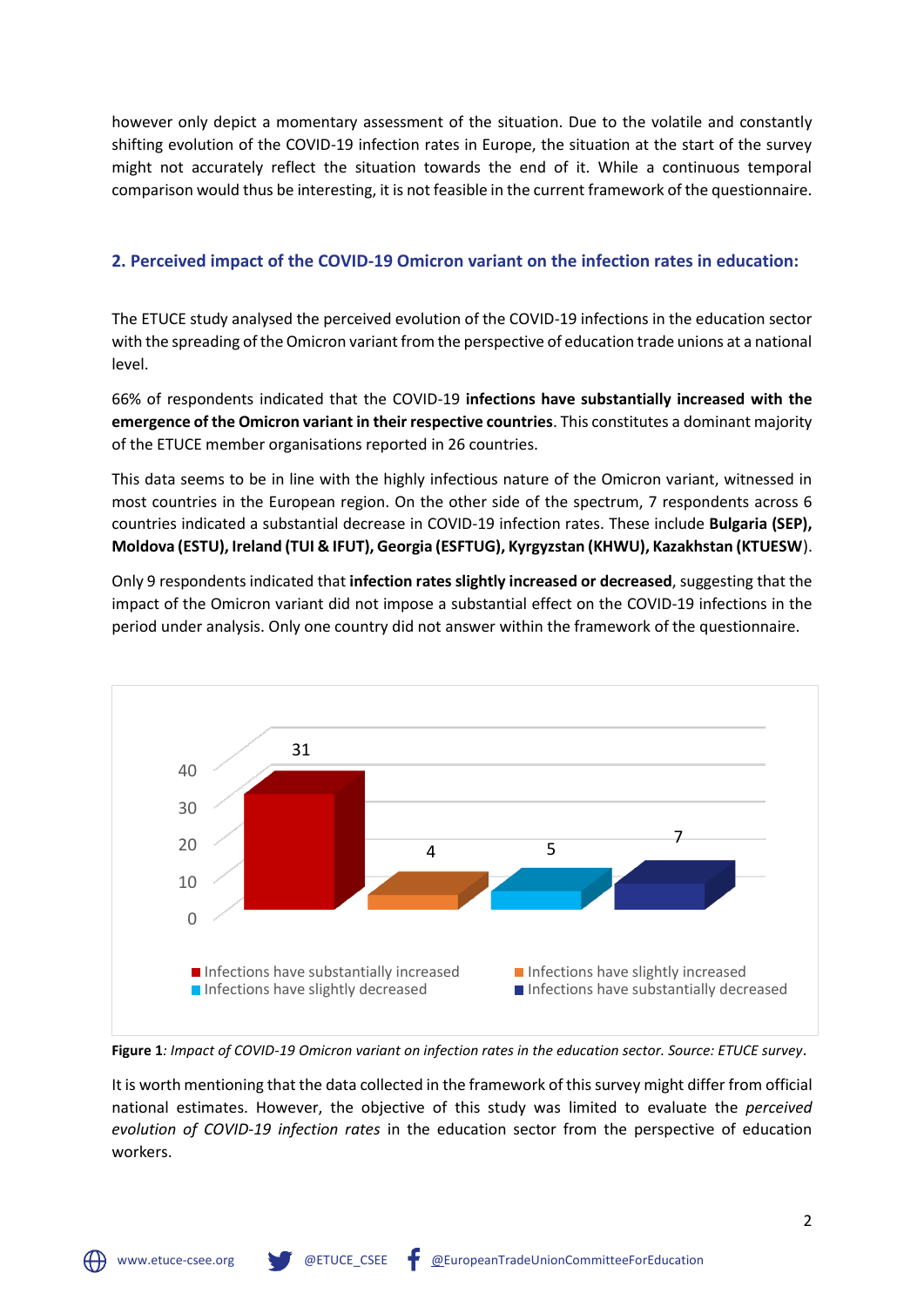# **3. The reaction of governments - Updates of the government-issued health and safety measures:**

In order to evaluate the impact of the Omicron variant on workers in the education sector, the questionnaire asked whether the governmental health and safety requirements for the education sector were updated with the emergence of the Omicron variant.

Answers to this question indicated a wide array of different national or, sometimes, regional responses. However, as a general trend, the ETUCE study observed **high frequency and, occasionally, chaotic implementation in the update of governmental health and safety measures**.

Education trade unions from Montenegro and Serbia indicated the governmental decision to prolong some national holidays to contain infections.

Conversely, during the period in which the survey was conducted, **some education trade unions did not observe any updates on the government issued health and safety measures**. These include countries such as Albania, Armenia, Romania, Slovakia, Sweden, Kyrgyzstan, and Russia. Other member organisations, for instance from Malta, indicated that the government updated the general health and safety measures in the society, but kept the same protocols for the education sector.

Most commonly observed updates of the health and safety measures include:

- **Quarantine measure:** In most countries, the tendency leaned towards reducing or lifting the quarantine measures for both teachers and students.
- **School closure**: As a response to active COVID-19 cases among students, the **policies for school closure** were often updated and, sometimes, lifted to favour the continuation of inpresence teaching and learning. However, the study showed varying thresholds among country cases. In Italy, for instance, despite the government's decision to keep all education institutions open, in practice, due to high autonomy at the local or regional level, the share of online and distance learning resulted in levels above the initial estimations.
- **Testing policies**: The testing policies in place in education institutions are also perceived as a volatile and changing feature in the updates in government-issued health and safety measures. Two key tendencies regarding this issue stand out: (1) The frequency of mandatory testing has been generally increased and (2) student-testing is generally administered by parents, but there is little control over the testing procedure, as reported by Israel and the Netherlands.
- **Vaccination**: Several education trade unions reported that national **vaccination campaigns** started targeting younger audiences to increase the vaccination rates among students. This can ultimately help alleviate the risk of infection and, thus, some pressures on the education sector. However, in some countries, issues of ineffective vaccination campaigns are also detected. For instance, Turkey reported the lack of a widespread and effective vaccination campaign, while a low level of vaccination among youngest children was reported by Poland.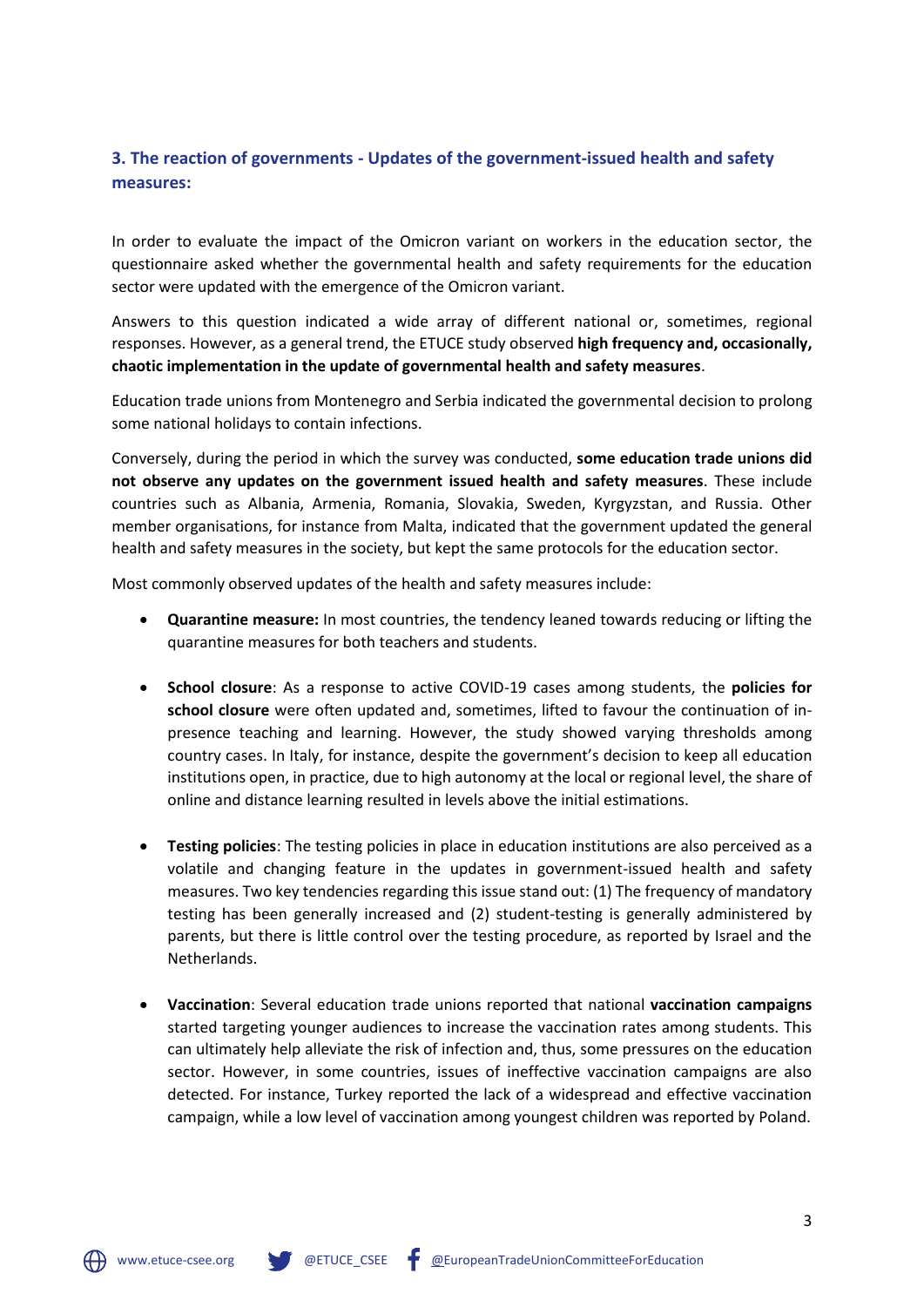• **Face covering**: Regarding the use of face masks, there are different results across countries. Most respondents indicate that the use of face masks remains mandatory or recommended (Georgia), while in some countries such as the UK and Switzerland the requirement was lifted or expected to be removed in the near future such as in Malta.

In some countries, education trade unions reported that the constant change and re-adaptation of health and safety protocols was stressful, confusing, and ultimately unhelpful in addressing the needs of teachers, academics, and other education personnel regarding the challenges of the pandemic. These challenges will be more specifically addressed in the next section.

## **4. Main challenges for teachers, academics, and other education personnel:**

Participants in the ETUCE study were asked to indicate the main challenges faced by teachers, academics, and other education personnel at the current stage of the pandemic.

Most notably, as a general trend, the increasing infection rates had a severe impact on education workers as **the risk of infection** was perceived, as critical, especially in crowded classrooms.

**Due to high infection rates** among workers in the education sector, lack of **support staff and teacher shortages** were voiced as the most predominant challenge linked to the emergence of the Omicron variant. Subsequently, the impossibility to find teacher replacement resulted in a **higher workload** for teachers, academics, and other education personnel, and, in extreme cases, even to **school closure**, for instance, in Romania.

Respondents also mentioned the issue of **long-COVID** as a threat to their ability to adequately perform their work and to protect their well-being.

Regarding **health and safety in education institutions**, keeping education institutions safe was reported as challenging. Some respondents also lamented that the determination of the government to keep the school open is accompanied by the total disregard for the ongoing disruption to education caused by high infection rates and the short-, medium- or long-term health impact of the COVID-19 pandemic on workers and students (e.g., United Kingdom, and France). In Cyprus, the Ministry of Education insisted on restoring in presence education and teachers wishing to continue with online classes were threatened with salary cuts.

Generally, **ventilation and air filtration** were reported as underdeveloped and insufficient in many cases. Additionally, in several countries, teachers were often required to perform **additional administrative tasks**, including enforcing mask-wearing, hygiene procedures and, in some cases, controlling testing and contact tracing.

Besides, the **rapidly changing** government-issued **health and safety protocols** and the lack of coherent communication with the national authorities have caused **increasing mental distress and organisational issues**.

While some countries have restored in-presence teaching and learning**, many education institutions across Europe, mainly in higher education, have kept offering remote learning or modes of hybrid and online teaching**, which are often perceived as difficult to manage and organise and unsatisfactory regarding educational outcomes.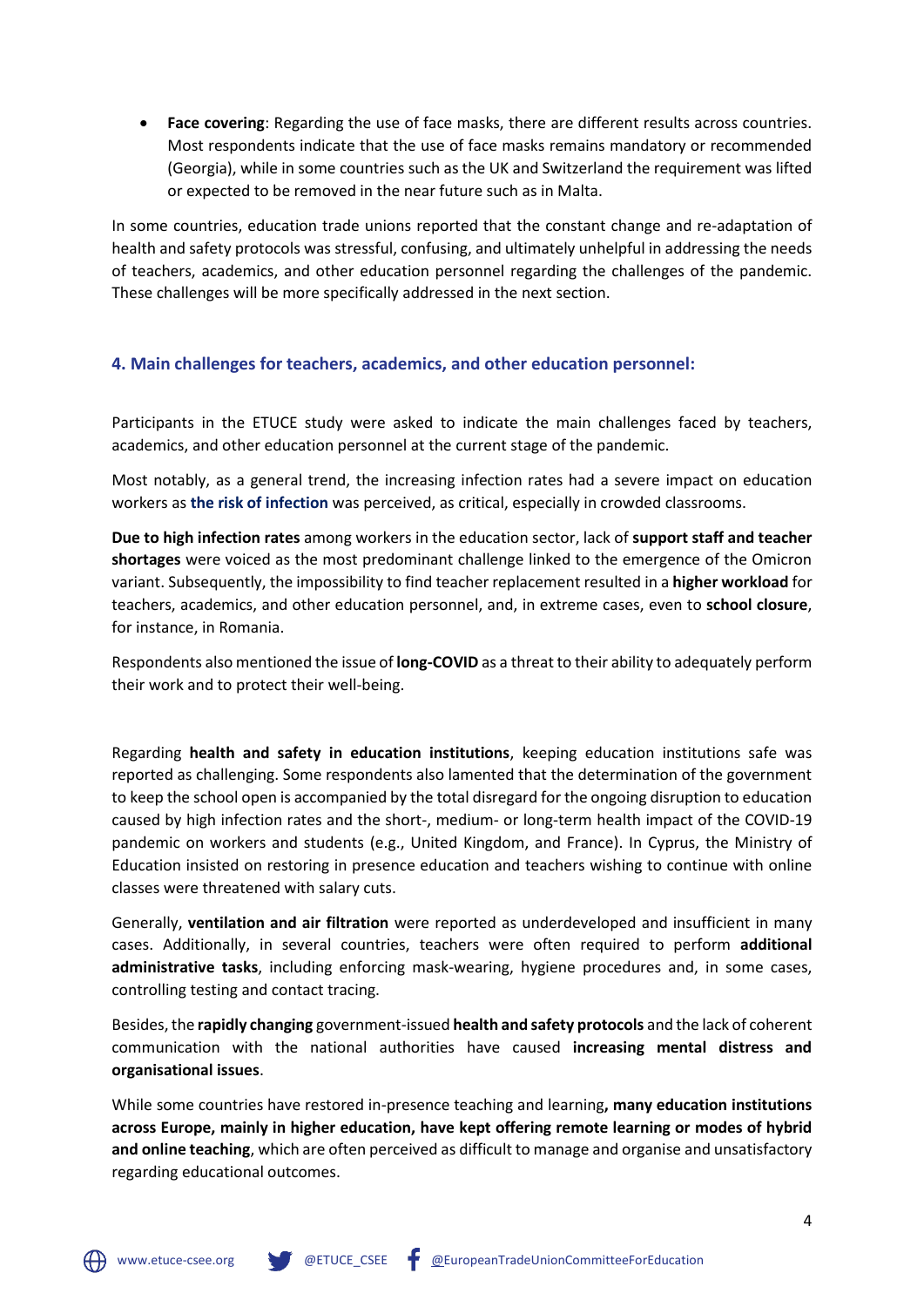

**Figure 2***: Main challenges for teachers, academic, and other education personnel. Source: ETUCE survey.*

Nevertheless, even in countries where in-presence teaching is the norm, the high **number of students in quarantine** is reported as a serious issue. This is, indeed, responsible for pedagogical discontinuity and constitute an obstacle for teachers and academics to perform their work, including organising the classes and reaching out to students in quarantine and tracking the pedagogical progress of students. Subsequently, several education trade unions further pointed to the **lack of adequate recovery policies** to address the learning losses of students.

The lack of adequate **digital infrastructure and quality internet connection** was mentioned by Moldova and Georgia as the main obstacles to providing quality education in rural areas.

Georgia further reported that even though schools have the internet connection, **remote and blended teaching are severe challenge as families**, especially those with disadvantaged socio-economic backgrounds, **lack computers and other supplies to support their children**. Similarly, poor connection and a high price of the Internet were also identified by Tajikistan as the main obstacles to carrying out online training in higher education.

The administrative burden, combined with the organisational difficulties, in most cases without recognition or additional support, have led to **increased work-related stress and higher cases of burnout**. In this respect, the case of Ireland (TUI) illustrated that COVID-related sick leave has been reduced from 28 days to 10 days and will eventually move to ordinary paid sick leave.

In relation to the demands of continuously switching among different teaching settings (online, remote, and hybrid), Germany pointed to an **increase of technostress** in the teaching profession.

The combination of these psychosocial risks has a **significant impact on the physical and mental health** of teachers, academics, and other education personnel. In this regard, Norway pointed out that the pandemic has not contributed to making the teaching profession more attractive and expressed the concern that the pandemic will affect **teachers' recruitment** in the long run.

**5. Education trade unions' view and mobilisation on the governmental pandemic response:**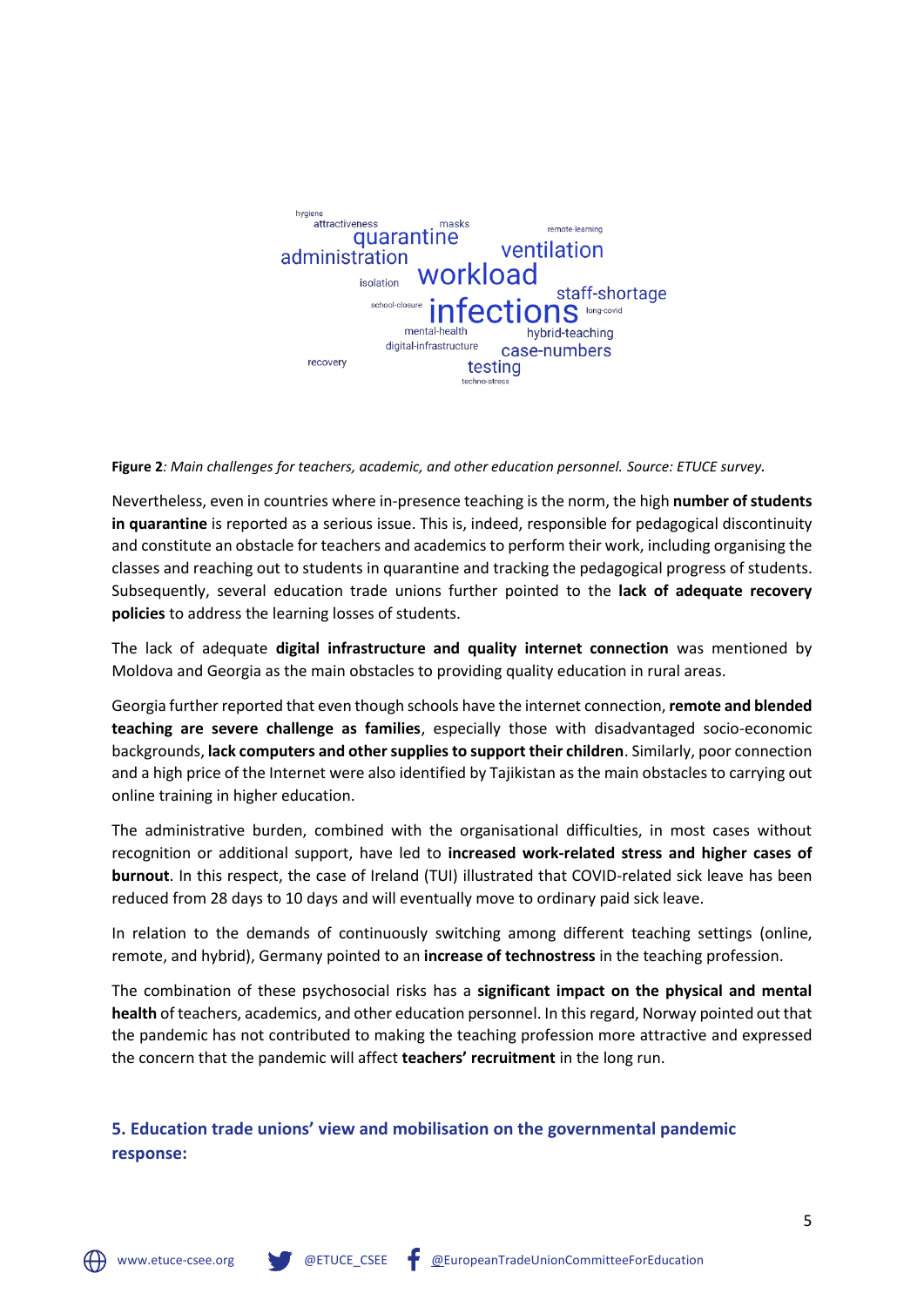To grasp the level of satisfaction of ETUCE member organisations of the governmental pandemic responses in their respective countries, participants in the study were asked to provide their view of the current measures applied by their government in the education sector.

Most notably, a general tendency of education trade unions being unsatisfied with the governmentissued measures is evident. Member organisations indicated that the governmental measures are often **insufficient, inadequate, or chaotic**. As a consequence, the measures not only fell short in achieving their goal of reducing infection rates and ensuring health and safety for people, but they also imposed additional stress on teachers, academics, and other education personnel. Constant adaption to new measures and, in some cases, additional administrative tasks are named as core reasons for **unsustainable workload.**

Depending on the specific national context, measures are considered either too strict or too lax. As indicated by the Netherlands, even within the country there can be opposing views on this matter.

Similarly, while in some countries (e.g., Ireland - IFUT), education trade unions would prefer a more **prescriptive decision-making approach** by the government, in other countries, such as Bulgaria (SEP), a **case-by-case approach** is preferred. Czechia reported a discriminative measure for the infected teachers in primary and secondary and early childhood education (ECE). While the first group is paid the average salary during the quarantine period, teachers in ECE only get a sick leave pay corresponding to the 60% of the average salary.

According to ETUCE, this data shows the importance of adapting the health and safety policies in education to the specific context, listening to the needs of those who live education at the forefront daily. In this regard, respondents from Portugal (FENPROF) indicate a lack of **social dialogue** between governments and education trade unions, or as in Italy, the lack of fruitful outcomes.

What even further deteriorates the evaluation of governmental responses is that often, the same problems have persisted for a long time without being satisfactorily addressed. Most frequently, this was observed for digital infrastructure, health and safety measures in education institutions, such as ventilation and CO2 sensors. While these issues can only be scarcely tackled with short-term policies, it must be acknowledged that the pandemic has already lasted two years.

Nevertheless, the dissatisfaction with the measures did not apply to all respondents. Some education trade unions also voice that they see the government responses in their countries as appropriate or at least acceptable (Armenia, Estonia, Georgia, Kazakhstan, Kosovo, Kyrgyzstan, Moldova, Norway, Russia, and Scotland).

#### **6. Education trade union Mobilisation:**

Education trade unions participating in the study highlighted several methods of mobilisation to address the different challenges afflicting the education sector. These include: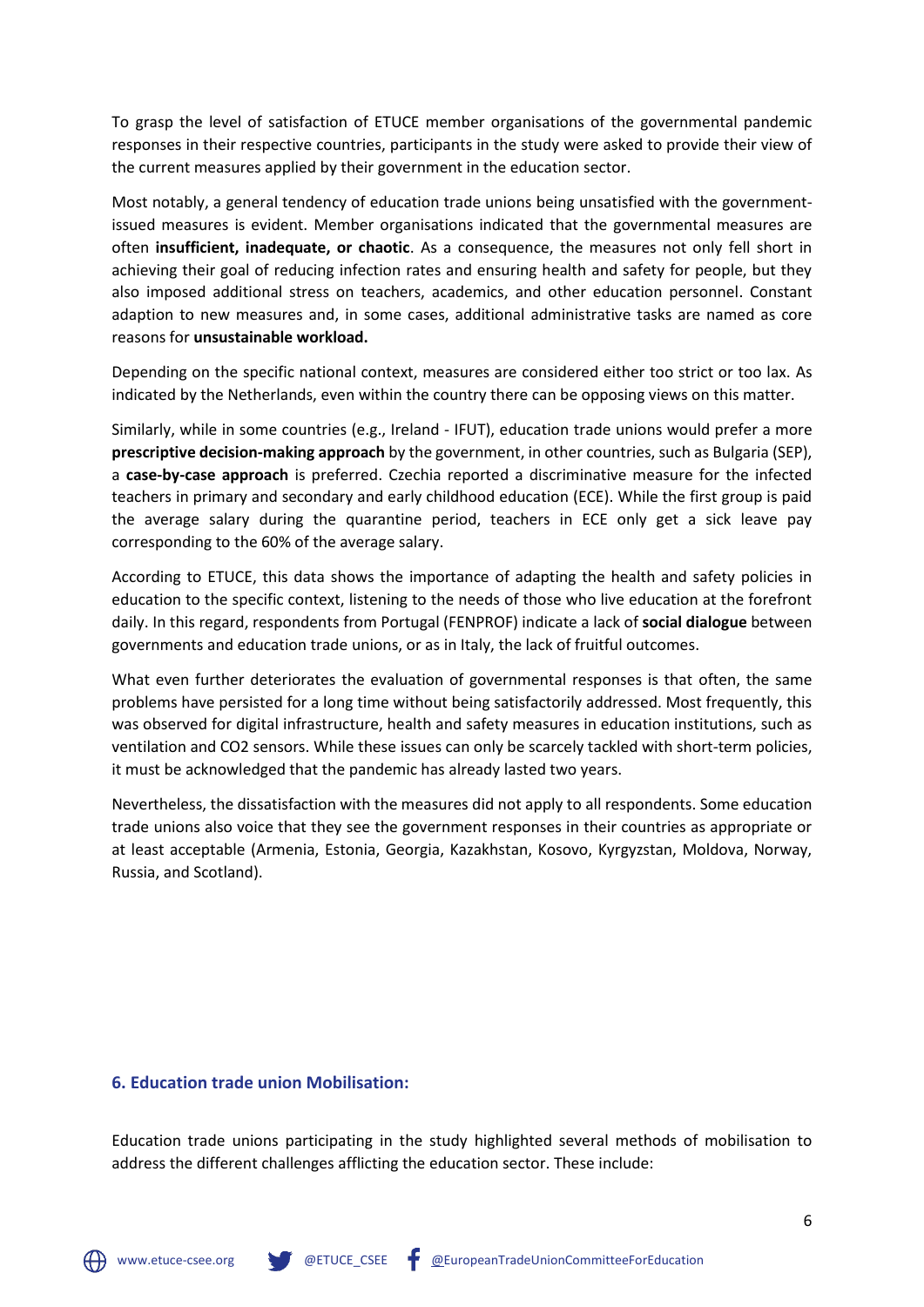- **Lobbying actions:** The predominant approach of education trade unions was to **directly appeal ministries and government to action**. **Albania**, for instance, has requested government to take emergency action for immediate replacement of infected teachers. The **Finnish trade union, AoJ,** is lobbying additional fund to education and the **Irish TUI** is lobbing to maintain the additional COVID teacher allocation. The **Polish ZNP** called for clear rules regarding working conditions and salaries of teachers teaching in remote and hybrid systems, while the **Czech ČMOS PŠ** has negotiated with the Education Ministry to change the current rules.
- **Social dialogue and cooperation: Several unions including in Iceland, Malta, Norway, and Scotland reported regular meetings and/or cooperation with the Ministers to monitor the situation and decide on and/or improve the measures to contain the COVID-19 pandemic.**
- **Trade union campaigns: Trade union campaigns constitute another significant branch of mobilisation. These entail a wide array of campaigns and most commonly aim to increase the awareness of the public for the needs of the education sector. Some of the campaigns include:**
	- o Trade union campaign to advance occupational health and safety (**Georgia**)
	- o Trade union campaign to support teachers (**Montenegro and Sweden**)
	- $\circ$  Support to a student-initiative against inadequate hygiene and health protection and against wilful contamination (**Germany**)
	- $\circ$  Trade union campaigns for demanding increased budget for education, more teachers support, and more effective and widespread vaccination (**Turkey**)
	- o Publication of introductory information on protection measures against Covid -19 (**Tajikistan**).
- **Strikes: In some countries, the dissatisfaction of trade unions due to continuous demands ignored by the governments led to education trade union strikes at a national level.** 
	- o **In France**, teachers' appeals for the protection of health and safety in schools was ignored to such an extent that on **13 January 2022**, ETUCE member organisations including SNES FSU, UNSA Education, FERC-CGT, Sgen-CFDT, FEP-CFDT, FNEC.FP-FO, SNESUP-FSU, SNCS-FSU, and SNUipp-FSU went on strike to call on the French government to respond to the repeated demands of teachers, academics and other education personnel. The protest gathered around 100,000 education workers and managed to open a dialogue with the Prime Minister. (Read more on the French strike [here\)](https://www.csee-etuce.org/en/news/member-organisations/4705-enough-is-enough-french-teachers-are-striking-today).
	- o **In Greece**, several proposals submitted by education trade unions in collaboration with epidemiologists were ignored by the Ministry of Education. Trade union demands were not heard despite mobilisation jointly organised by the educational federations and other unions, especially of the public sector. Therefore, climax of these actions took place with gatherings and rallies at the beginning of March.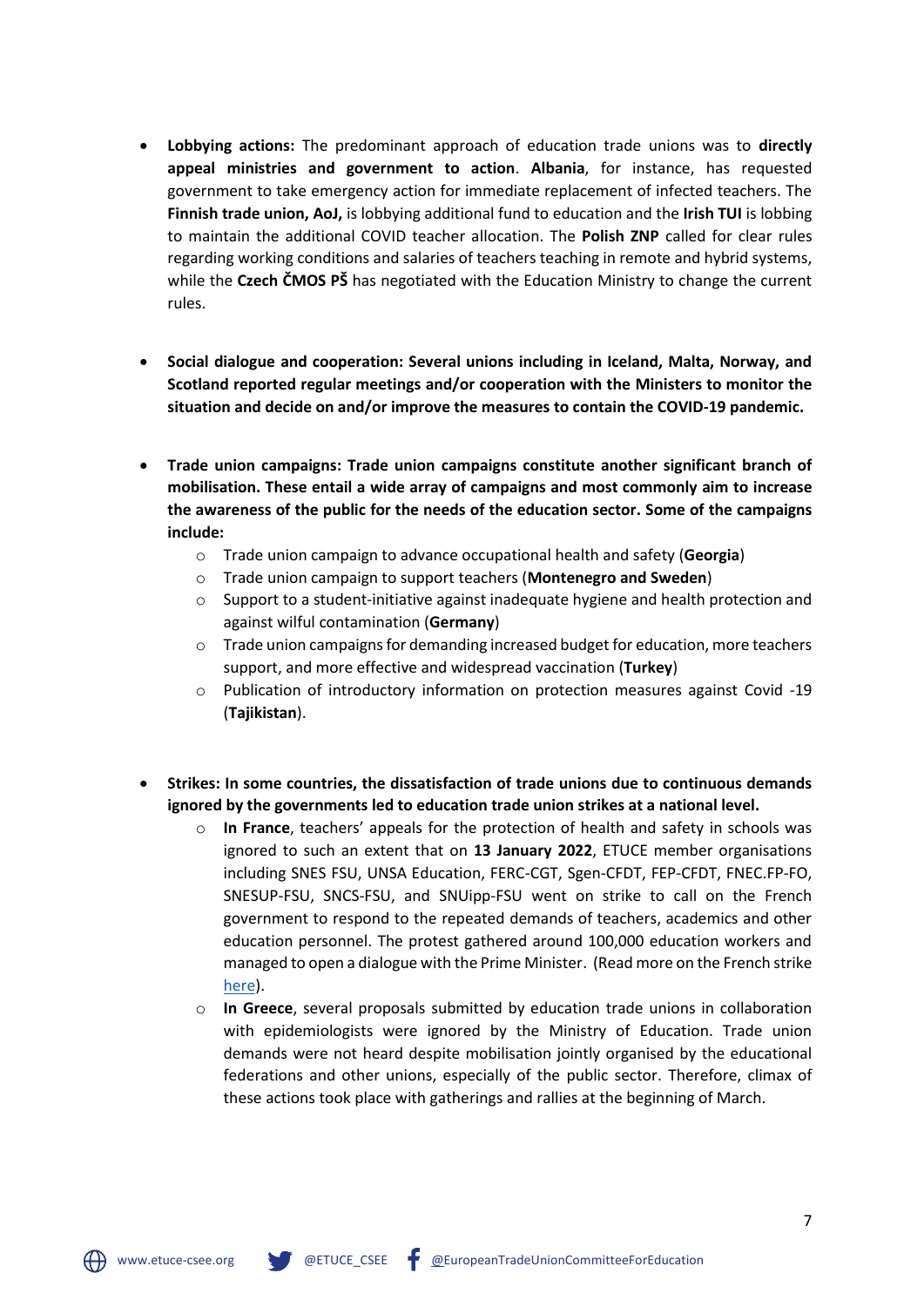- o **In Israel, the union ITU** protested the testing programme for students and posed a threat to strike which eventually led to a dialogue with government on redefining the testing programme and outlining new guidelines.
- o **In the UK**, some local branches **of UCU** entered disputes with employers as education institutions were considered unsafe.
- o **In Italy**, after a general strike in December 2021, **Flc Cgil** has started operating through third institutions and consultive means to influence the government politics.

Generally, **in the first months of 2022, a high-level of education trade union mobilisation was witnessed in different countries across Europe**. These include **Belgium, Romania, Serbia, Slovenia, and the United Kingdom**. Despite most strikes were not directly related to the COVID-19 situation, pre-existing challenges for the education sector have undoubtedly amplified during the COVID-19 pandemic.

# **7. Mandatory vaccination and testing for education workers and view of ETUCE member organisations:**

**Mandatory vaccination:** Data gathered in the ETUCE study showed that **mandatory vaccination for education workers** is applied in 8 out of the 41 total countries under analysis. These are **Austria, Albania, Armenia, Italy, Latvia, Kazakhstan, Ukraine, and Tajikistan**. There have been some attempts by other governments to impose mandatory measures, for instance in Poland, but they have been eventually withdrawn.

**Mandatory testing**: Concerning the enforcement of mandatory testing for education workers the answers vary significantly. Some countries such as **Bulgaria and Croatia** applied **mandatory testing for non-vaccinated teachers only**. Other countries applied **mandatory testing for all education workers irrespective of the vaccination status**. This was the case for Cyprus, Estonia, Greece, and Georgia. The frequency and administration of tests **could also differ based on vaccination status**. In the **case of Greece**, non-vaccinated teachers are obliged to present a rapid test three times a week at their own expenses. Conversely, for vaccinated teachers the costs for testing were covered by the state.

In some countries, as it is the case for **Turkey**, the issue of vaccination was perceived from a different perspective as education trade unions still advocate facilitation and more wide-reaching access to vaccination for education workers.

Regarding how the ETUCE member organisations evaluate mandatory vaccination, a very clear tendency was identified. Indeed, **the dominant majority of respondents advocated voluntary vaccination, while was against the employment of mandatory vaccination.** 

**Only three countries clearly voiced their support for the application of mandatory vaccination of teachers, academics, and other education personne**l. Additionally, in some countries, the topic of mandatory vaccination has been **a divisive topic in the trade union movement and society,** while in other countries, this **has not been a point of discussion at governmental or societal level**.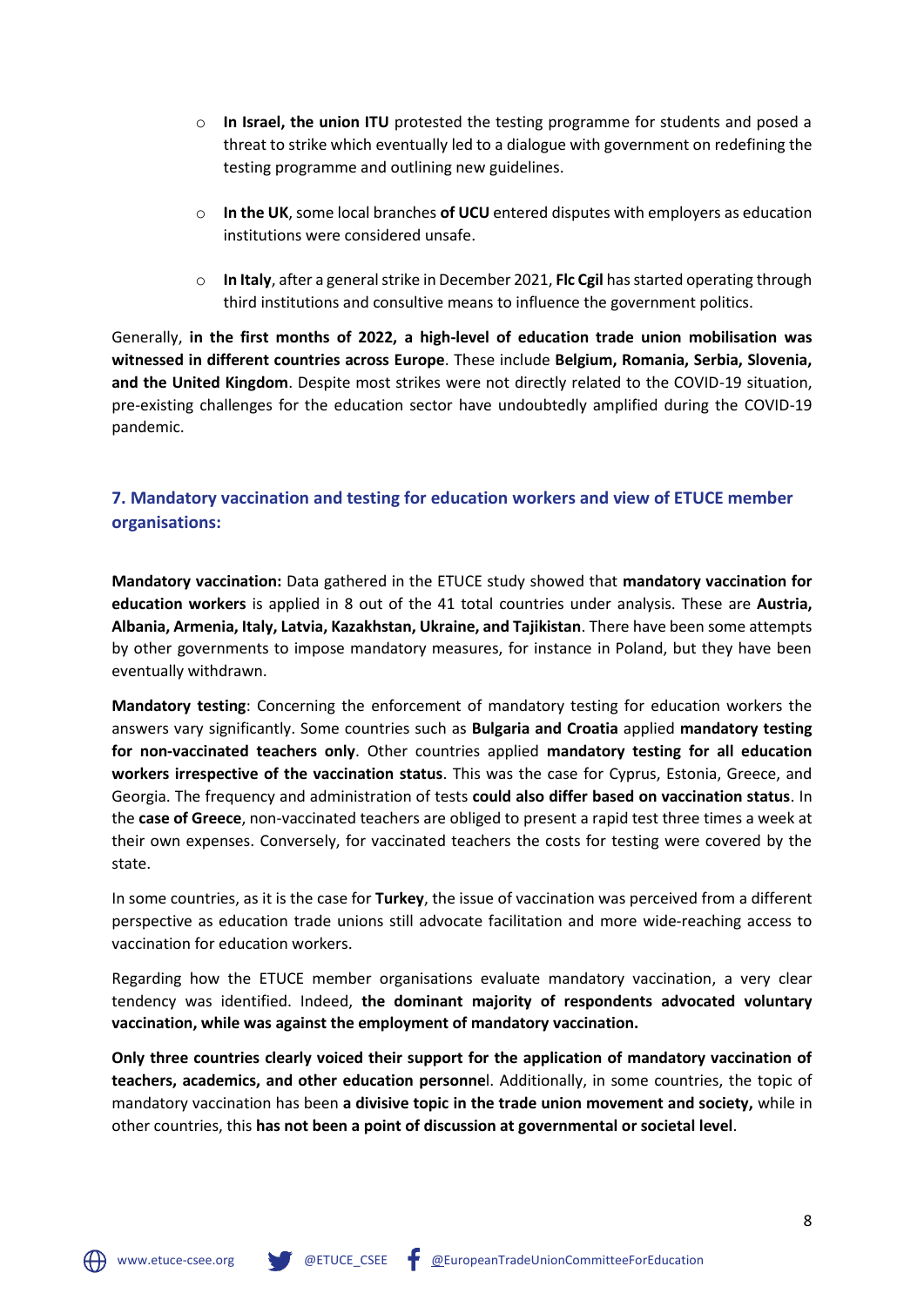Despite national differences, the collected data generally shows that since the beginning of discussion on mandatory measures for the education sector started (August/September 2021), the number of countries applying mandatory vaccination and/or testing requirements has remained relatively stable. Hence, **the approach of applying mandatory measures has not appeared to take hold across Europe**.

#### **8. Conclusions:**

The data collected through this study has shown that **the spread of the Omicron variant corresponded to a shift in the management of the COVID-19 pandemic** is most of countries across Europe. While epidemiologists keep calling on prudence, several governments have announced **a new phase of the pandemic**, which resulted in the **lifting of many emergency measures** previously in place.

Education trade unions across Europe have been underlining the importance of **restoring in-presence teaching since the beginning of the pandemic**. Nevertheless**, there must be no compromise to health and safety in education institutions**. In this respect, the ETUCE study sheds lights **on numerous challenges** still faced by teachers, academics, and other education personnel across Europe.

Most notably, as clearly emerges from this study, **the health and safety education institutions are not yet ensured**. While **increasing COVID-19 infections** have further disrupted educational activities, education trade unions also warned of the heavy impact that the pandemic has been producing on **educational outcomes of students and psychosocial risks of education workers and students**.

Against this backdrop, the **governments' answer** to the emergence of the COVID-19 Omicron variant have been perceived by ETUCE member organisations **as insufficient, inadequate, or chaotic**. Therefore, in many cases, the national measures did not only fall short in achieving their goal of reducing infection rates and ensuring health and safety, but they also imposed an additional stress on teachers, academics, and other education personnel.

In light of a **general trend of dissatisfaction** towards the health and safety measures in the education sector, many ETUCE member organisations engaged **in negotiation, social dialogue with the government or lobbying actions** to improve the situation in the education sector. In some countries, where the demands of education trade unions remained ignored for long time, ETUCE member organisations mobilised with **protests and strikes,** which eventually opened some dialogue with the governments. In general, it is observed that the C**OVID-19 has contributed to worsen pre-existing challenges** in the education systems.

Regarding mandatory vaccination and other mandatory measures for the education sector, this emerged as an increasingly debated matter across Europe in 2021. However, the ETUCE study shows that the approach of **imposing mandatory measures has not taken hold across Europe**. Indeed, as of March 2022, it remains limited to a few countries. As a relevant outcome of this study, it is worth mentioning that clear prevalent position of ETUCE member organisations on vaccination is outlined, with **the vast majority of members support a voluntary approach to vaccination**.

In conclusion, the ETUCE study shows that the **COVID-19 crisis is still far from being concluded** and keeps inflicting its negative impact on the education systems across Europe. The evidence presented in this report should, once more, make clear **the need for governments to address the long-term impact of the COVID-19 pandemic** on the education sector, and engage **in concrete social dialogue**